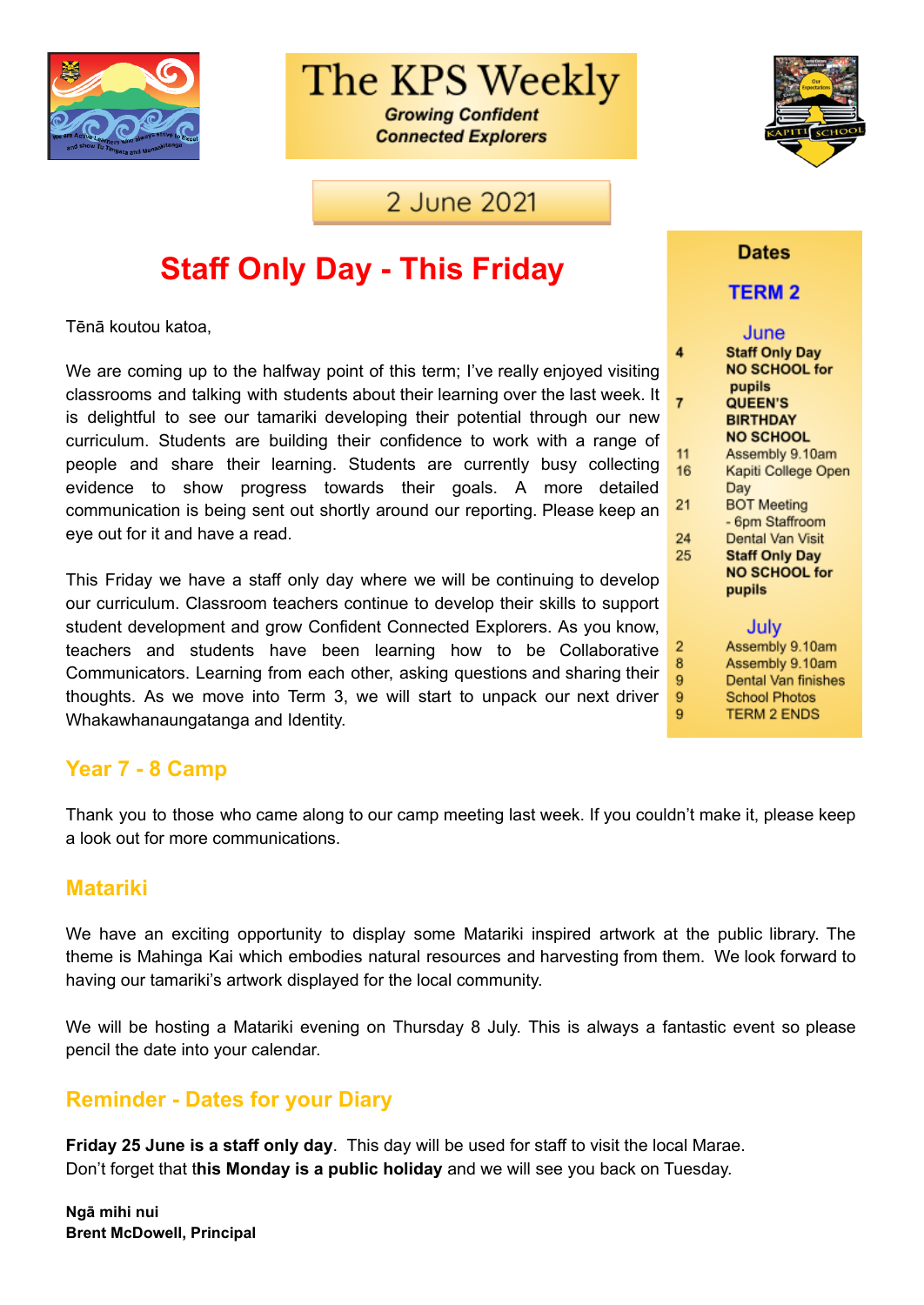### **Term Two Assembly**

| Week | <b>Assembly</b>  |
|------|------------------|
| հ    | Piwakawaka       |
| 8    | <b>Te Marama</b> |
| 10   | <b>Kereru</b>    |

**Have a look at our website: [www.kapiti.school.nz](http://www.kapiti.school.nz)**

**You can request Board of Trustee minutes and information from Carol in our office: [admin@kapiti.school.nz](mailto:admin@kapiti.school.mz)**



#### **Kapiti Primary School takes no responsibility for any notices which appear under the following sections**

## **COMMUNITY NEWS**

### **HELD AT KAPITI PRIMARY SCHOOL:**

sKids Kapiti specialises in delivering quality before school, after school and holiday programmes. We strive to create a fun and safe environment that our kids just love! Places for term 2 and we are now taking bookings for term 3. For more information please call Jools Da Silva on 021 0254 3249 or email jools@skids.co.nz

### **Seido Karate Kapiti**

Kids Class 7- 12 years Thursday 4.45 - 5.30 Beginners Class 12 years - adult Thursday 6pm - 7pm Kapiti Primary School Hall All welcome, any level of fitness or ability. A great family activity. Karate is a great way to challenge yourself both physically and mentally Call/text Karen: 021 1141958 [www.facebook.com/SeidoKarateKapiti](http://www.facebook.com/SeidoKarateKapiti) First three classes free.

## **OTHER COMMUNITY NOTICES:**

### *FREE TRIAL! Book a free trial in one of Bigair Gyms popular classes. Come and find out why Bigair's classes are so beneficial for children!*

**Children LOVE learning how to Cartwheel, Round-off, Handspring and Flip at BIGAIR GYMS Classes!** Children develop strength, flexibility, balance, proprioception, plus determination and self-confidence as they achieve new skills! BIGAIR's GYMNASTICS, TRAMPOLINE, RECREATIONAL CHEERLEADING, TUMBLING & FREE RUNNING (parkour) classes are excellent for fun and fitness! We focus on safety, technique, fundamental skills, right through to more advanced skills, such as summersaults and twisting. Bigair Gym is a pristine, exciting, kid friendly, state of the art gym facility! Our experienced coaches run structured & fun gym classes, which follow a gym programme. We also do